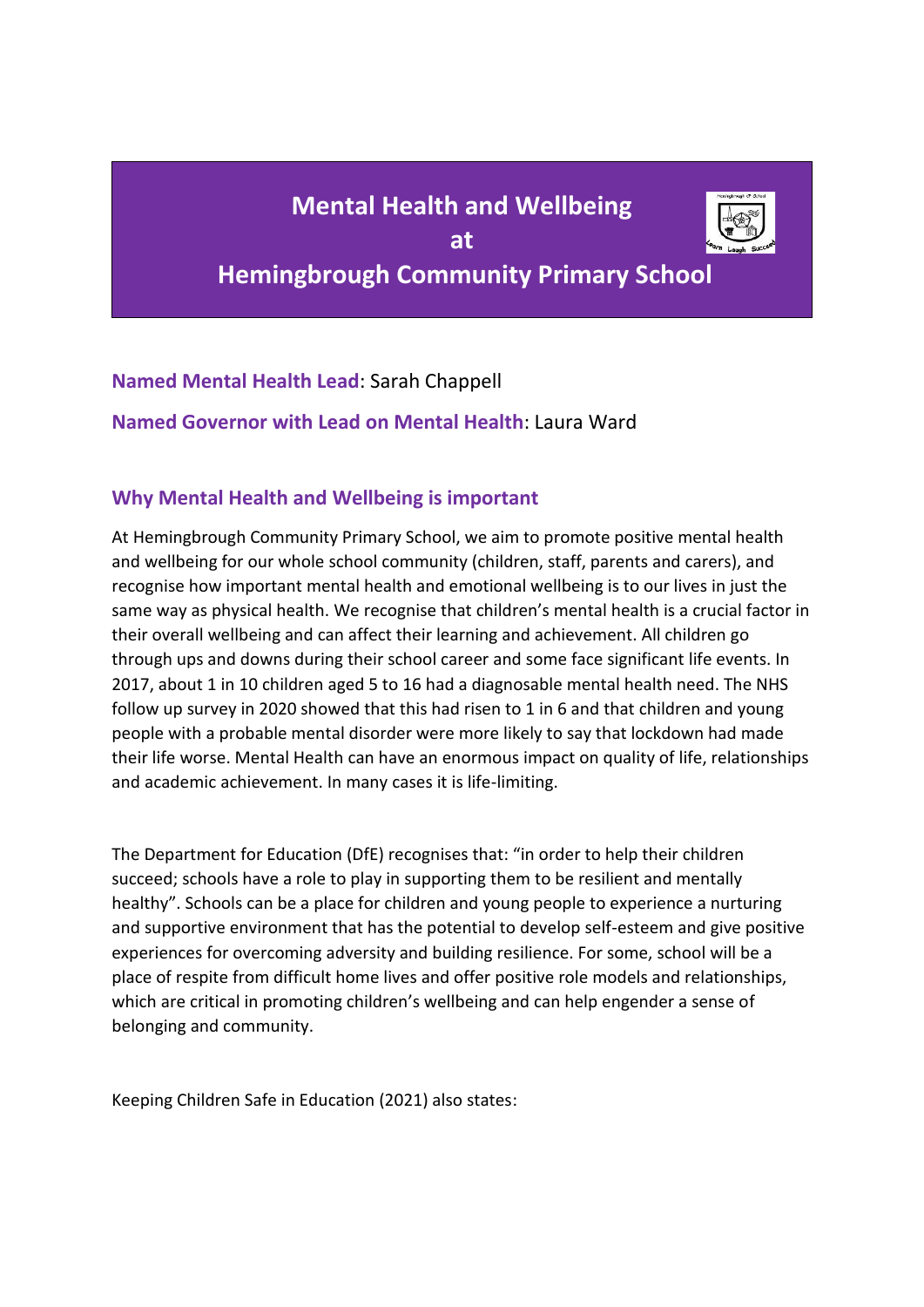'Education staff, are well placed to observe children day-to-day and identify those whose behaviour suggests that they may be experiencing a mental health problem or be at risk of developing one'

Our role in school is to ensure that children are able to manage times of change and stress, and that they are supported to reach their potential or access help when they need it. We also have a role to ensure that children learn about what they can do to maintain positive mental health, what affects their mental health, how they can help reduce the stigma surrounding mental health issues, and where they can go if they need help and support.

Underpinned by our School drivers, Community, Aspiration, Resilience and Empathy (CARE), and through Relational Approaches and THRIVE our aim is to help develop the protective factors which build resilience to mental health problems and to be a school where:

- All children are valued.
- Children have a sense of belonging and feel safe.

• Children feel able to talk openly with trusted adults about their problems without feeling any stigma.

- Positive mental health is promoted and valued.
- Bullying is not tolerated.

In addition to children's wellbeing, we recognise the importance of promoting staff mental health and wellbeing.

## **Purpose of this policy**

This policy sets out:

- How we promote positive mental health.
- How we prevent mental health problems.
- How we identify and support children with mental health needs.

• How we train and support all staff to understand mental health issues and spot early warning signs to help prevent or address mental health problems

- Key information about some common mental health problems.
- Where parents, staff and children can get further advice and support.

#### **Definition of mental health and wellbeing**

We use the World Health Organisation's definition of mental health and wellbeing: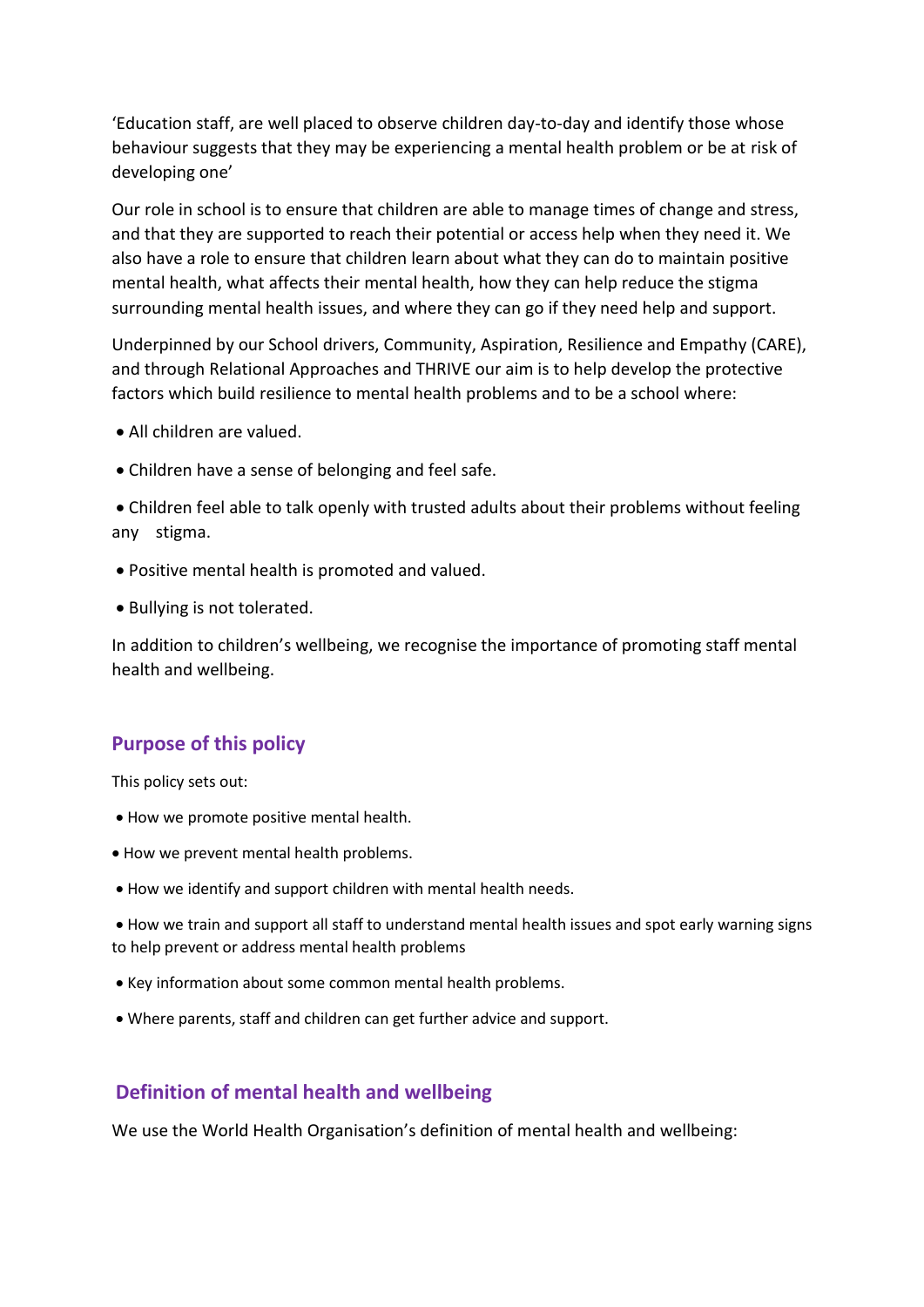"a state of well-being in which every individual realises his or her own potential, can cope with the normal stresses of life, can work productively and fruitfully, and is able to make a contribution to her or his community".

Mental health and wellbeing is not just the absence of mental health problems. We want all children/young people to:

- feel confident in themselves.
- be able to express a range of emotions appropriately.
- be able to make and maintain positive relationships with others.
- cope with the stresses of everyday life.
- manage times of stress and be able to deal with change.
- learn and achieve.

#### **Links to other policies**

This policy links to our policies on Safeguarding, Medical Needs, Anti-Bullying, SEND, Equalities, Behaviour, PSHE and RSE.

Links with the School's Behaviour Policy are especially important because behaviour, whether it is disruptive, withdrawn, anxious, depressed or otherwise, **may** be related to an unmet mental health need.

#### **A whole school approach to promoting positive mental health**

We take a whole school approach to promoting positive mental health that aims to help children become more resilient, happy and successful and to prevent problems before they arise.

This encompasses seven aspects:

1. Creating an ethos, policies and behaviours that support mental health and resilience, and which everyone understands.

2. Helping children to develop social relationships, support each other and seek help when they need it.

3. Helping children to be resilient learners.

4. Teaching children social and emotional skills and an awareness of mental health.

5. Early identification of children who have mental health needs and planning support to meet their needs, including working with specialist services.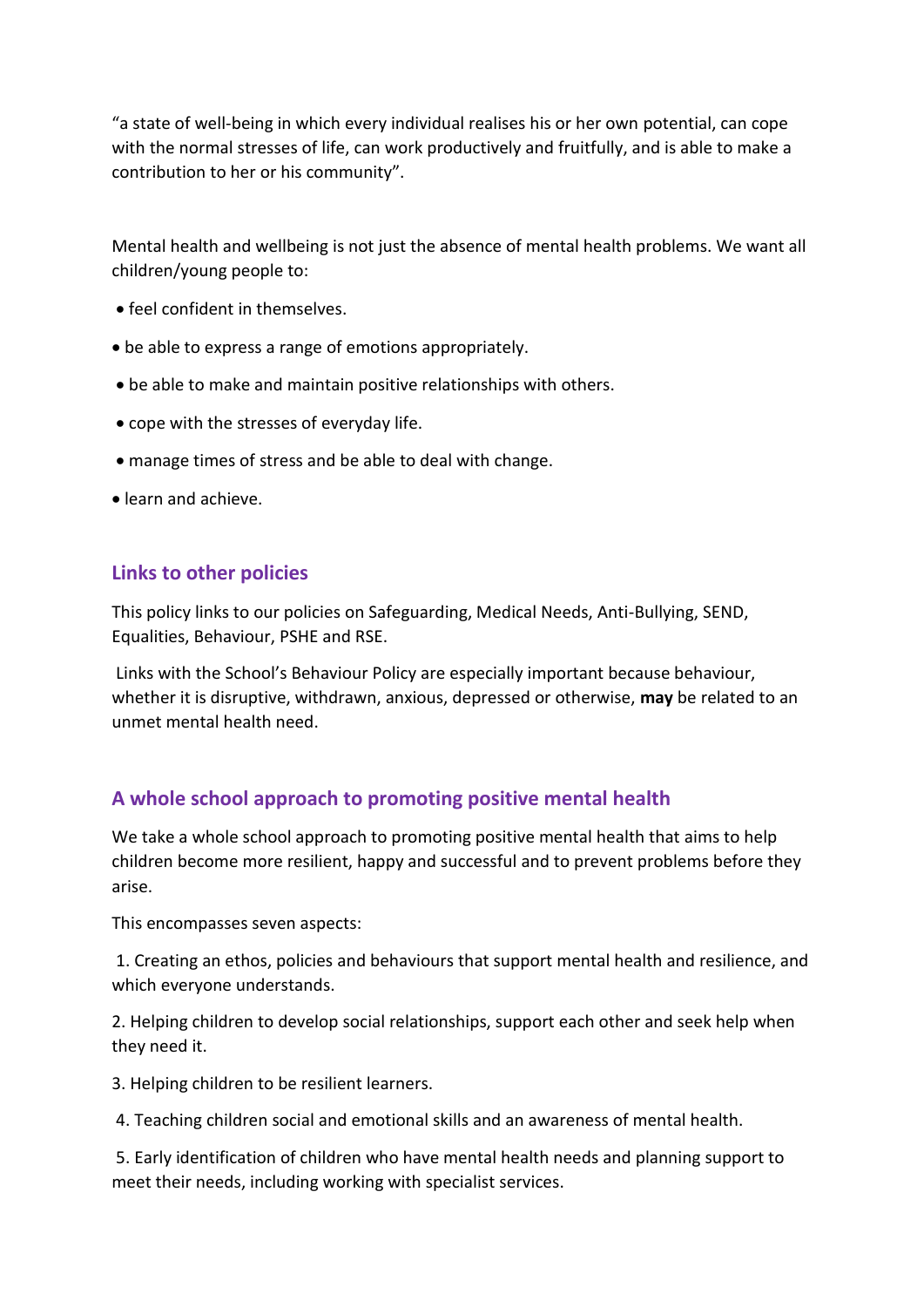- 6. Effectively working with parents and carers.
- 7. Supporting and training staff to develop their skills and their own resilience.

We also recognise the role that stigma can play in preventing understanding and awareness of mental health issues. We therefore aim to create an open and positive culture that encourages discussion and understanding of these issues.

#### **Staff roles and responsibilities, including those with specific responsibility**

All staff have a responsibility to promote positive mental health, and to understand about protective and risk factors for mental health. Some children will require additional help and all staff should have the skills to look out for any early warning signs of mental health problems and ensure that children with mental health needs get early intervention and the support they need.

All staff understand about possible risk factors that might make some children more likely to experience problems, such as: where children have suffered abuse and neglect, or other potentially traumatic adverse childhood experiences, physical long-term illness, having a parent who has a mental health problem, death and loss, including loss of friendships, family breakdown, and bullying. They should also understand the factors that protect children from adversity, such as self-esteem, communication and problem-solving skills, a sense of worth and belonging and emotional literacy (see appendix 1 on risk and protective factors).

## **Our Mental Health Lead:**

- Leads and works with other staff to coordinate whole school activities to promote positive mental health and wellbeing.
- Provides advice and support to staff and organises training and updates.
- Is the first point of contact with mental health services, and makes individual referrals to them
- Keeps up to date with information about what support is available
- Liaises with the PSHE leader on teaching about mental health

We recognise that many behaviours and emotional difficulties can be supported within the School environment, or with advice from external professionals. Some children will need more intensive support at times, and there are a range of mental health professionals and organisations that provide support to children with mental health needs and their families.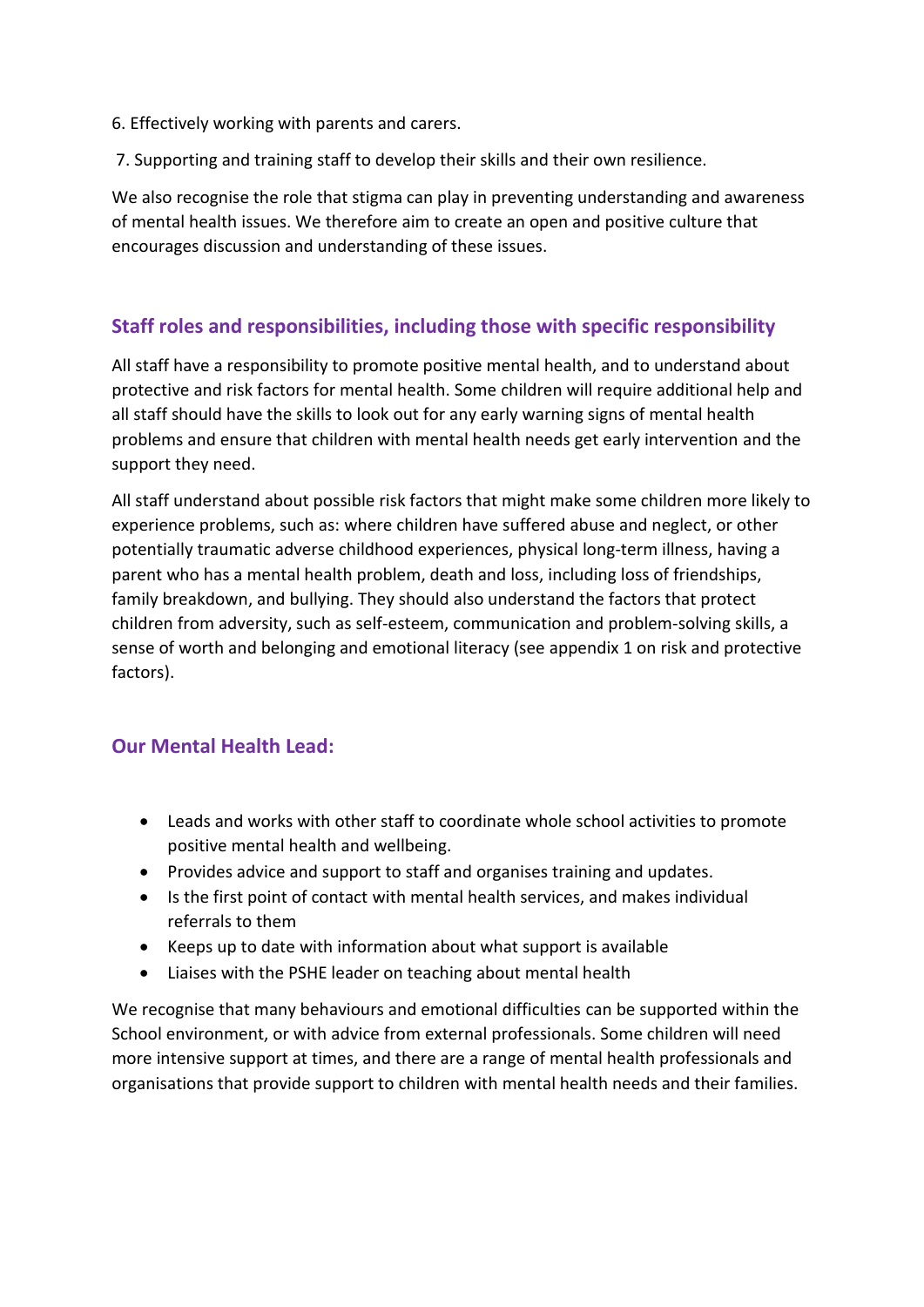# **Supporting children's positive mental heath**

The School has a key role in promoting children's positive mental health and helping to prevent mental health difficulties. Our School uses a range of strategies and approaches including, but not exhaustive:

- Mental Health and wellbeing Action Plan
- Use of Thrive Approach
- Use of the Relational Approach
- Morning 'check-ins'/circle times
- Calming moments timetabled into the day (mindfulness, meditation, breathing exercises)
- Calming areas
- Emotional Freedom Tapping
- Use of range of resources such as calming boxes, fiddle toys, sand pictures
- Worry and Sunshine boxes
- Teaching about mental health and wellbeing through our Jigsaw PSHE scheme
- Transition programmes for supporting transition within school, to school and from school
- Use of Metacognition
- Nurture groups and activities
- Group interventions to develop communication and social skills
- Outdoor learning opportunities
- Staff wellbeing plan

Through PSHE we teach the knowledge and social and emotional skills that will help children to be more resilient, understand about mental health and be less affected by the stigma of mental health problems.

In EYFS, KS1 and KS2 children explore and learn about mental health and wellbeing through the Jigsaw topics:

- Being Me in My World
- Celebrating Difference (including anti-bullying)
- Dreams and Goals
- Healthy Me
- Relationships
- Changing Me (including Sex Education)

## **Identifying, referring and supporting children with mental health needs**

Our approach is to:

• Provide a safe environment to enable children to express themselves and be listened to.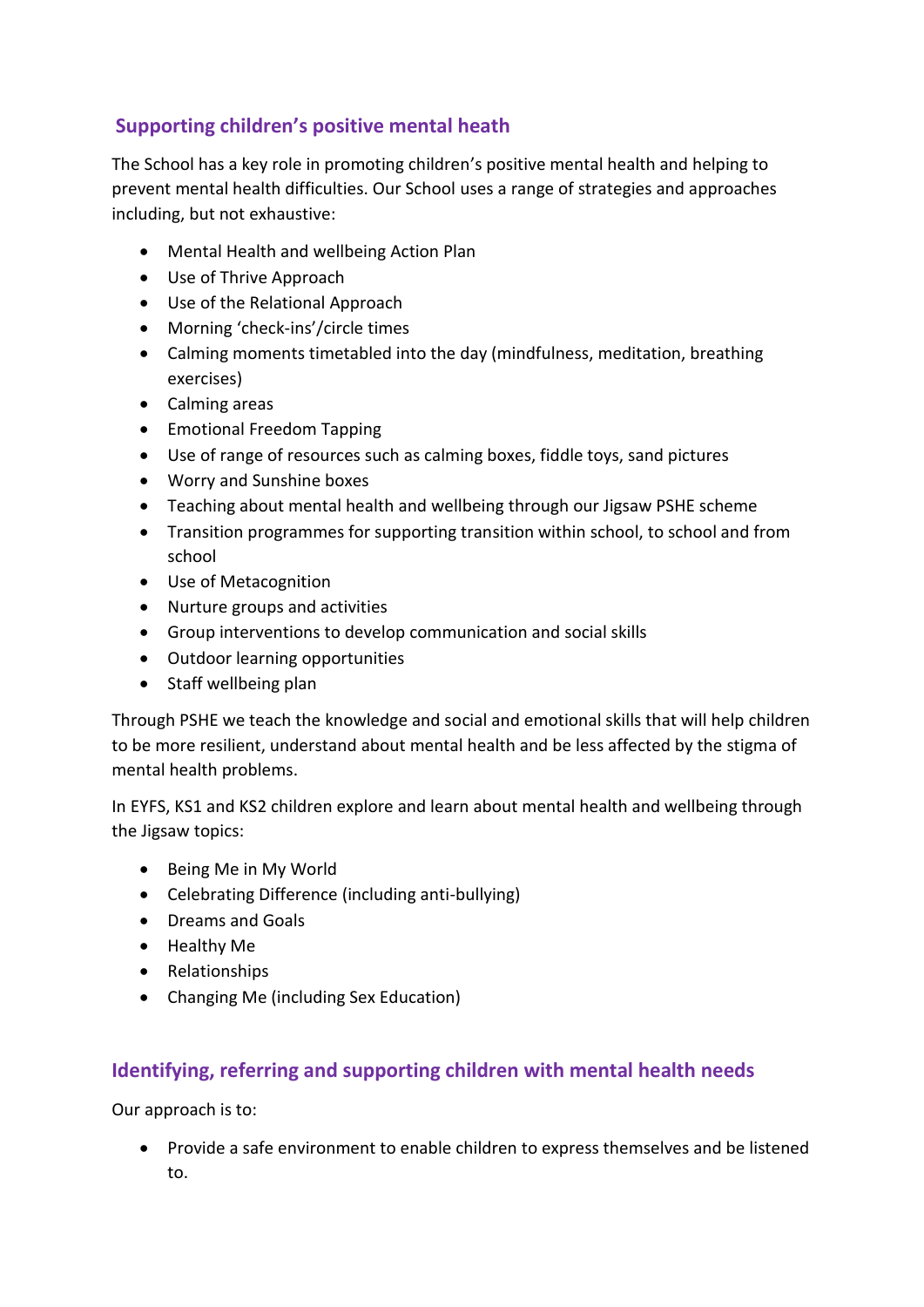- Ensure the welfare and safety of children are paramount.
- Identify appropriate support for children based on their needs.
- Involve parents and carers when their child needs support.
- Involve children in the care and support they have.
- Monitor, review and evaluate the support with children and keep parents and carers updated.

# **Early Identification**

Our identification system involves a range of processes. We aim to identify children with mental health needs as early as possible to prevent things getting worse. We do this in different ways including:

- Analysing behaviour, exclusions, incidents of illness, attendance and sanctions.
- Monitoring attainment and progress across the curriculum.
- Staff report concerns about individual children to the relevant lead persons/identify children that may need support.
- Checking Worry and Sunshine boxes in each class where children can raise concerns as well as positive moments (these may anonymous but give an indication of needs in a particular class regularly).
- Thrive assessment
- 'Three Houses'
- Being 'Attachment aware'
- Following 'Relational Approaches'
- Regular meetings for staff to raise concerns.
- Gathering information from a previous school at transfer.
- Enabling and supporting children to raise concerns to any member of staff.
- Enabling and supporting parents and carers to raise concerns to any member of staff.

Staff at Hemingbrough CP School understand the protective and risk factors (see Appendix 1), types of mental health needs (see Appendix 2) and signs that might mean a pupil is experiencing mental health problems. Any member of staff concerned about a pupil will take this seriously and talk to the Mental Health Lead or the SENDCO.

These signs might include:

- Isolation from friends and family and becoming socially withdrawn.
- Non verbal behaviour
- Changes in patterns of behaviour
- Changes in activity or mood or eating/sleeping habits.
- Lowering academic achievement.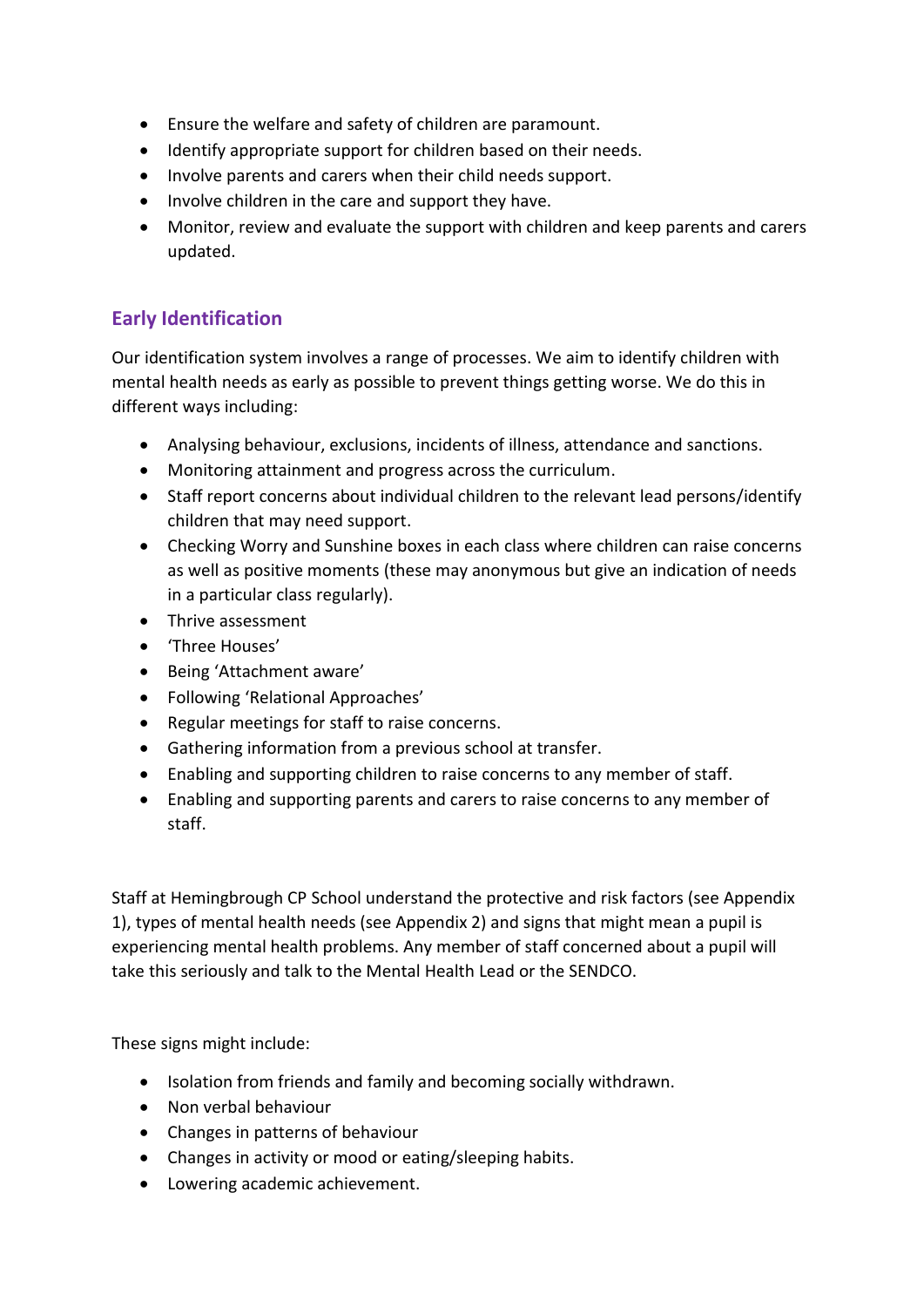- Talking or joking about self-harm or suicide.
- Expressing feelings of failure, uselessness or loss of hope.
- Secretive behaviour.
- An increase in lateness or absenteeism.
- Not wanting to do PE or get changed for PE.
- Wearing long sleeves in hot weather.
- Drugs or alcohol misuse.
- Physical signs of harm that are repeated or appear non-accidental.
- Repeated physical pain or nausea with no evident cause.

Staff are aware that mental health needs, such as anxiety, might appear as non compliant, disruptive or aggressive behaviour which could include problems with attention or hyperactivity. This may be related to difficulties at home, difficulties with learning, peer relationships or development.

If there is a concern that a child is in danger of immediate harm then the School's child protection procedures are followed. If there is a medical emergency then the School's procedures for medical emergencies are followed.

## **Disclosures by children and confidentiality**

We recognise how important it is that staff are calm, supportive and non-judgemental to children who disclose a concern about themselves or a friend. The emotional and physical safety of our children is paramount and staff listen rather than advise. Staff make it clear to children that the concern will be shared with the Mental Health Lead or the Designated Safeguarding Lead and recorded, in order to provide appropriate support to the child.

Disclosures are recorded and maintained on CPOMS, including date, name of child and member of staff to whom they disclosed, summary of the disclosure and next steps/actions taken.

#### **Assessment, Interventions and Support**

All concerns are reported to the Mental Health Lead and recorded. We then implement our assessment system, which is based on levels of need to ensure that children get the support they need, either from within the School or from an external specialist service. Our aim is to put in place interventions as early as possible to prevent problems escalating.

We recognise that like physical health, mental health and wellbeing can vary at any given time, it can be fluid and change in response to a host of personal or environmental factors.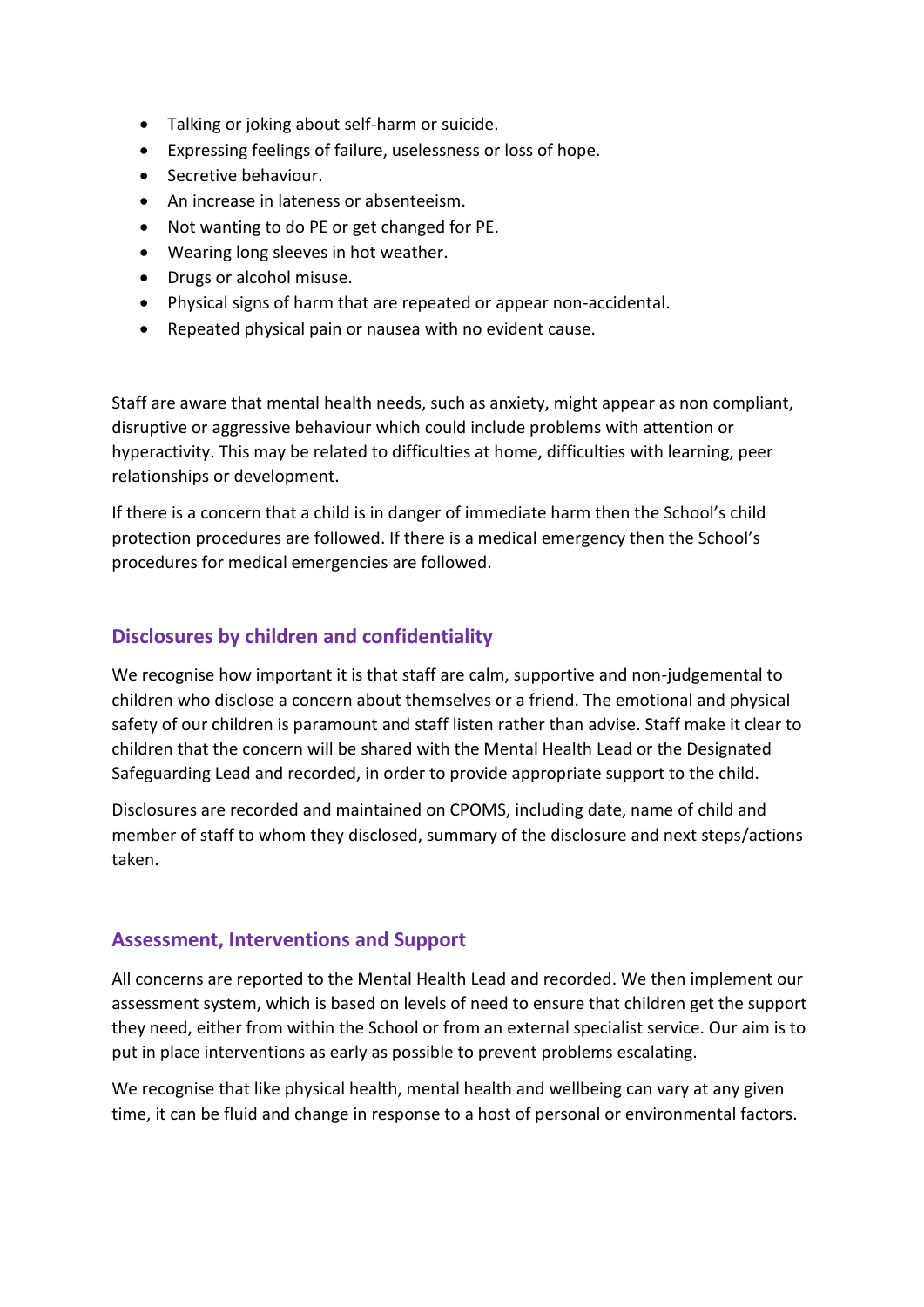| <b>Need</b><br>The level of need is based on<br>regular discussions with key<br>members of staff and involves<br>parents and children. | <b>Evidence-based Intervention</b><br>and Support<br>The kinds of intervention and<br>support provided will be<br>decided in consultation with                                          | <b>Monitoring</b>                                                                                                                                                                                     |
|----------------------------------------------------------------------------------------------------------------------------------------|-----------------------------------------------------------------------------------------------------------------------------------------------------------------------------------------|-------------------------------------------------------------------------------------------------------------------------------------------------------------------------------------------------------|
|                                                                                                                                        | key members of staff, parents<br>and children<br>For example:                                                                                                                           |                                                                                                                                                                                                       |
| <b>Highest need</b>                                                                                                                    | Referral to the Local Authority<br>Hub/Inclusion Locality panel<br>for advice and support                                                                                               | Children needing targeted<br>individualised support will<br>have a Support Plan drawn up<br>setting out                                                                                               |
|                                                                                                                                        | <b>Educational Psychologist</b>                                                                                                                                                         | • The needs of the children<br>. How the pupil will be                                                                                                                                                |
|                                                                                                                                        | Referral to CAMHS for<br>assessment                                                                                                                                                     | supported<br>• Actions to provide that<br>support                                                                                                                                                     |
|                                                                                                                                        | Referral to other external<br>agencies as required<br>In school                                                                                                                         | Children (where appropriate)<br>and parents/carers will be<br>involved in the plan. The plan                                                                                                          |
|                                                                                                                                        | Interventions/support (this list<br>is not exhaustive) such as<br>Thrive, use of Relational<br>approaches and restorative<br>practices, Draw and Talk<br><b>Bubble Room/Calm spaces</b> | and interventions are<br>monitored, reviewed and<br>evaluated to assess the impact<br>e.g. through pre and post<br>Thrive assessment and if<br>needed a different kind of<br>support can be provided. |
|                                                                                                                                        | If the school, professionals<br>and/or parents conclude that a<br>statutory education, health<br>and care assessment is<br>required, we refer to the SEND<br>policy.                    | The Support Plan is overseen<br>by the Mental Health Lead and<br>SENCo.                                                                                                                               |
| <b>Some need</b>                                                                                                                       | <b>Educational Psychologist</b><br><b>Nurture Activities</b><br>Thrive group<br><b>Bubble Room</b><br>Calm spaces                                                                       | As above                                                                                                                                                                                              |
|                                                                                                                                        | In school interventions such as<br>Lego therapy.                                                                                                                                        |                                                                                                                                                                                                       |
|                                                                                                                                        | Use of Relational approaches<br>and restorative practices<br>Classroom activities (eg in<br>PSHE)                                                                                       |                                                                                                                                                                                                       |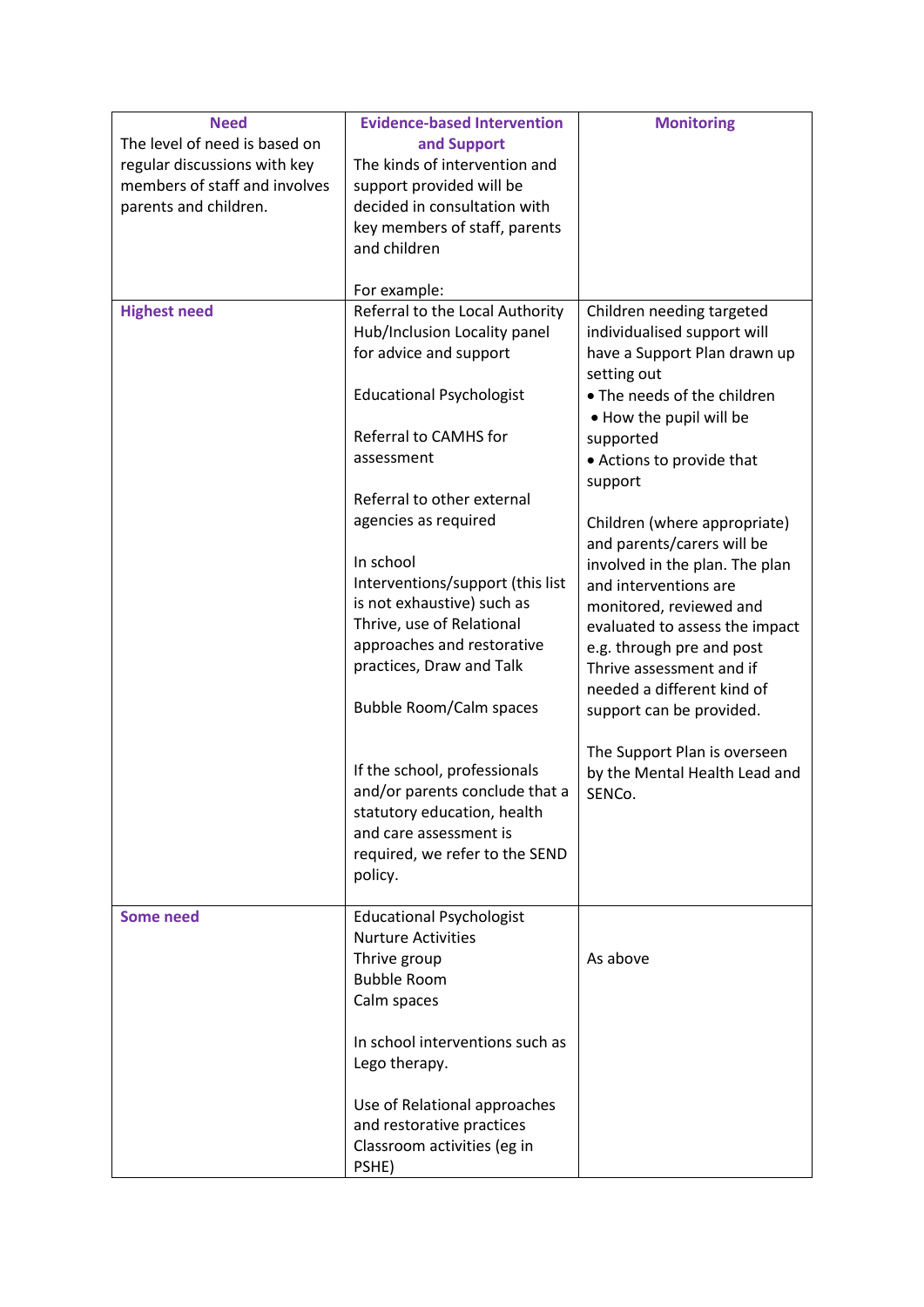| Low need | General classroom support<br>and classroom activities | Use of general Thrive<br>assessment and /or REST |
|----------|-------------------------------------------------------|--------------------------------------------------|
|          | <b>Bubble Room</b>                                    |                                                  |
|          | Calm Spaces                                           |                                                  |

## **Support for friends**

We recognise that when a pupil is experiencing mental health problems it can be challenging for their friends, who often want to help them but are not sure the best thing to do and can also be emotionally affected. In the case of eating disorders and self-harm, it is possible that friends may learn unhealthy coping strategies from each other, and we will consider on a case by case basis what support might be appropriate including one to one and group support.

We will involve the pupil who is suffering and their parents and consider what is helpful for friends to know and what they should not be told, how they can best support, things they should avoid doing/saying which may inadvertently cause upset and warning signs that their friend needs help.

We will also make information available about where and how to access information and support for themselves and healthy ways of coping with the difficult emotions they may be feeling.

# **Working with specialist services to get swift access to the right specialist support and treatment**

In some case a children's mental health needs require support from a specialist service such as CAMHS, Early Help or an Educational Psychologist. These might include anxiety, depression, self-harm and eating disorders.

We have access to a range of specialist services and during the support where possible will have regular contact with the service to review the support and consider next steps, as part of the monitoring process.

School referrals to a specialist service will be made by the Mental Health Lead or SENDCO following the assessment process and in consultation with the child and his/her parents and carers. Referrals will only go ahead with the consent of the parent/carer and when it is the most appropriate support for the pupil's specific needs.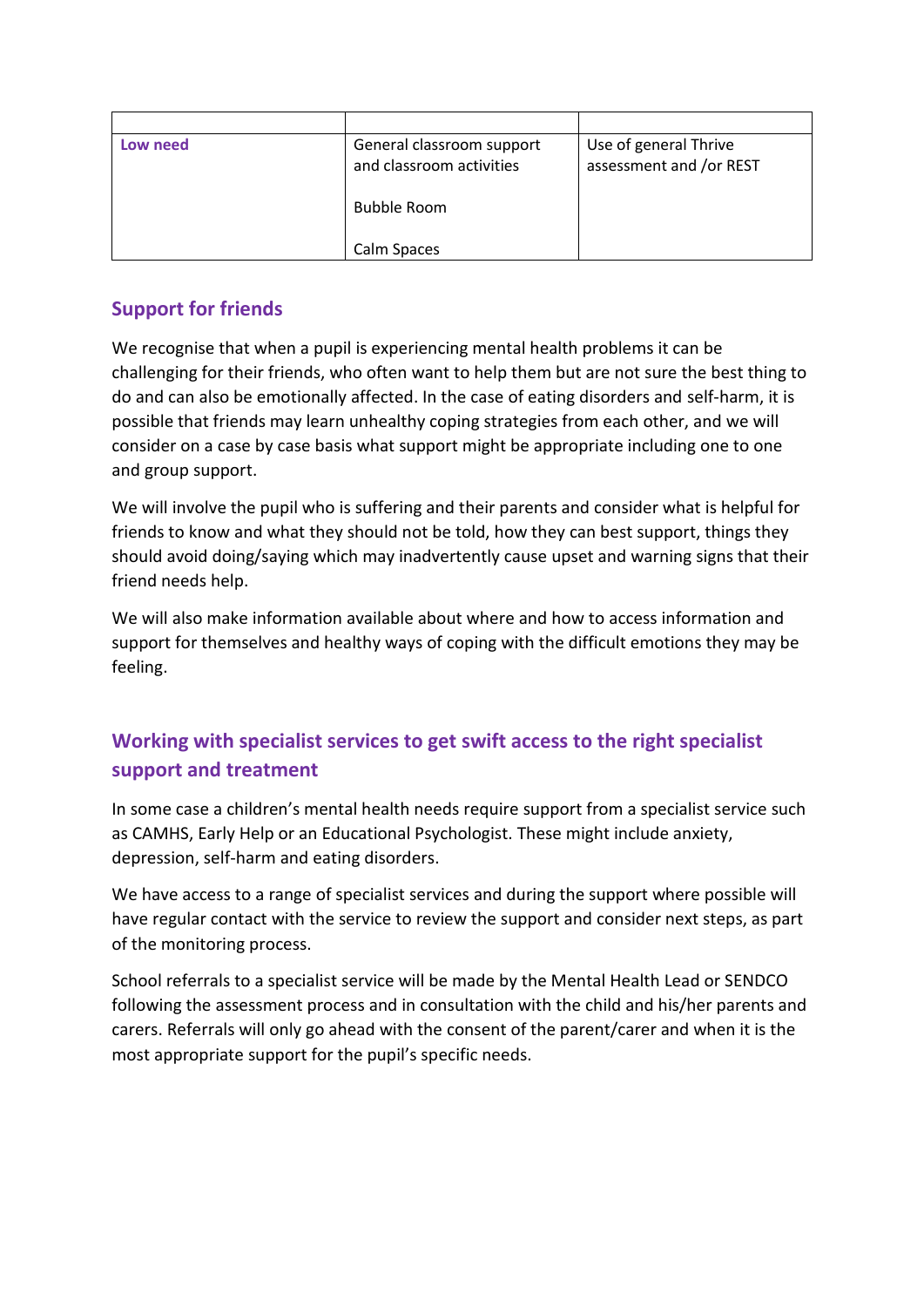## **Involving parents and carers**

We recognise the important role parents and carers have in promoting and supporting the mental health and wellbeing of their children, and in particular supporting children who do have mental health needs.

To support parents and carers:

- We provide information on our website about what is taught in PSHE.
- We provide tips and links to further information on our website to promote mindfulness and wellbeing
- We are aware that parents and carers react in different ways to knowing their child has a mental health difficulty and we will be sensitive and supportive. We also aim to reassure by explaining that mental health problems are common, that the school has experience of working with similar issues and that help and advice are available.
- We make every effort to support parents and carers to access services where appropriate. Our primary concern is the children, and in the rare event that parents and carers are not accessing services we will seek advice from the Local Authority. We also provide information for parents and carers to access support for their own mental health needs.

# **Appendix 1**

**Protective and Risk factors**(adapted from Mental Health and Behaviour DfE November 2018)

|              | <b>Risk Factors</b>          | <b>Protective Factors</b>               |
|--------------|------------------------------|-----------------------------------------|
| In the Child | • Genetic influences         | • Secure attachment experience          |
|              | $\bullet$ SEND               | • Outgoing temperament as an            |
|              | • Specific development delay | infant                                  |
|              | • Communication difficulties | • Good communication skills,            |
|              | • Difficult temperament      | sociability                             |
|              | • Physical illness           | • Being a planner and having a          |
|              | • Academic failure           | belief in control                       |
|              | • Low self-esteem            | Having problem solving<br>skills        |
|              |                              | Having a positive attitude<br>$\bullet$ |
|              |                              | • Humour                                |
|              |                              | • A positive attitude                   |
|              |                              | • Experiences of success and            |
|              |                              | achievement                             |
|              |                              | • Faith or spirituality                 |
|              |                              | • Capacity to reflect                   |
|              |                              |                                         |